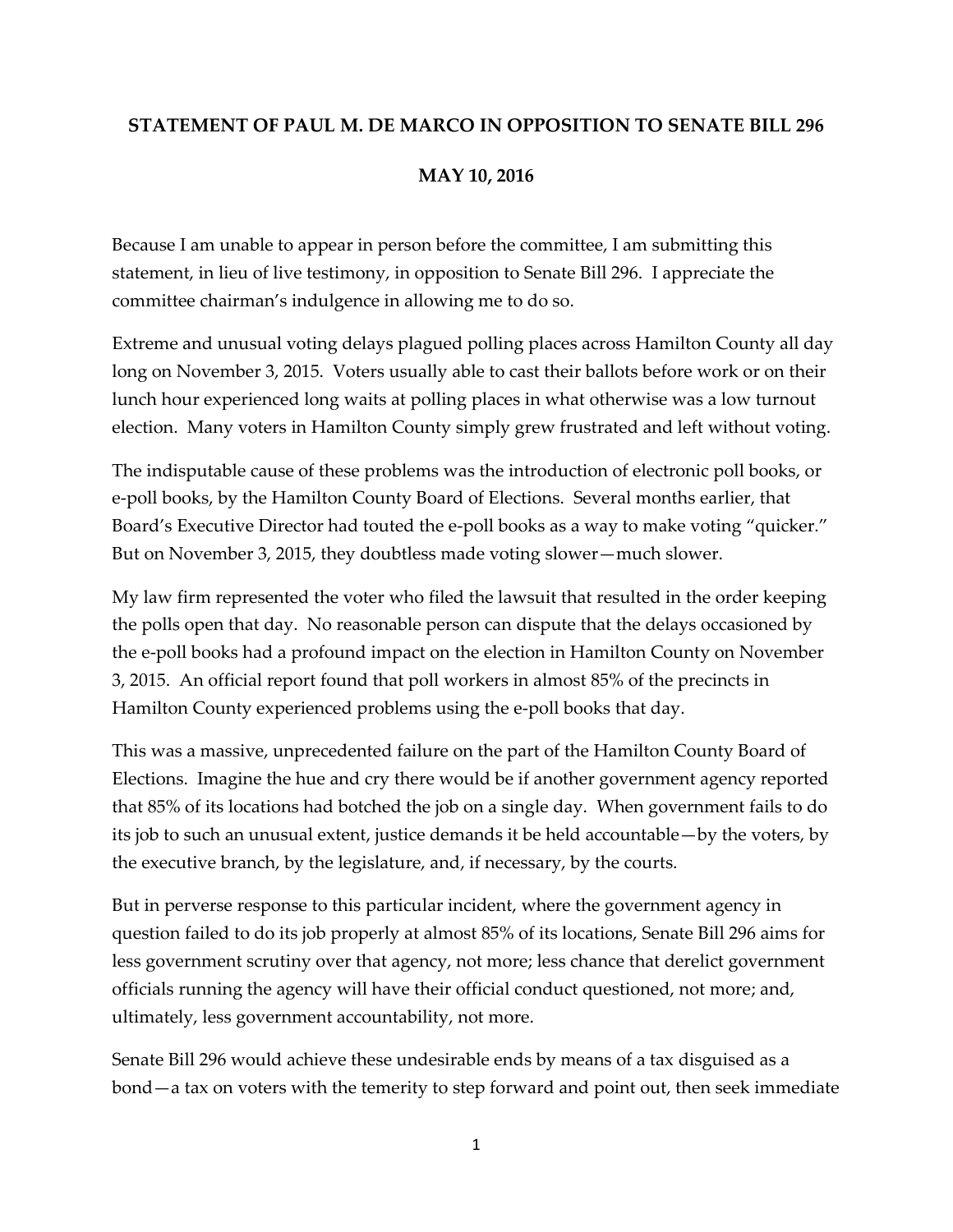judicial relief from, government incompetence so serious and widespread that it imperils the cherished voting process.

I know that others who have addressed the committee in opposition to Senate Bill 296 have pointed to this legislation's unhealthy deterrent effect on the willingness of voters to bring meritorious suits to extend voting hours. That effect alone warrants rejection of this legislation. Yet another reason to reject it is its unjustifiable effect on access to justice.

The authors of this legislation seem to have gone out of their way to deny or sharply limit the ability of ordinary citizens to access justice when it comes to protecting the precious, fundamental right to vote. The concept of requiring parties to post bonds before filing suit, though common in foreign courts, is foreign to our courts. Where courts in our country do impose bond requirements, they at least do so as a condition of giving a party what it seeks in the suit (e.g., the right to an injunction or to halt execution of a court order pending appeal), not as a condition of *filing* the suit. For instance, a party who sues for an injunction forcing the opposing party to do something is not required to post a bond before filing the injunctive action but rather must do so before the other party is required to do what the court has mandated in its injunction order. Here, though, under Senate Bill 296, the party filing suit would be required to come up with an enormous bond as a precondition of filing suit—a very odd occurrence in American law.

It also is unusual in American law for a party filing suit to be required to post a bond without any assurance that the opposing party will ever perform the act for which the bond serves as security. As I said, a party who sues for an injunction forcing the opposing party to do something is required to post a bond before the other party is required to do what the court has mandated. But at least in that example, the party posting the bond thereby gains certainty that the other party actually will do what the court has mandated. Under Senate Bill 296, however, the voter posting the bond has no assurance of obtaining in fact the relief the court has mandated in law—that is, that the polls actually remain open. They may remain open, or due to other factors beyond the court's control—e.g., the whims or mere ignorance of the scattered poll workers—the polls may close and stay closed, regardless of the court order. Whether the polls remain open or not in the wake of such a court order, the party filing the suit must pay the bond, and may be required to forfeit it, under Senate Bill 296. Indeed, under this legislation, even if every single poll worker ordered to keep the polls open simply went home, the party filing suit still could forfeit his or her bond. This fundamentally unfair prospect makes this less like a true bond and more like an irretrievable tax.